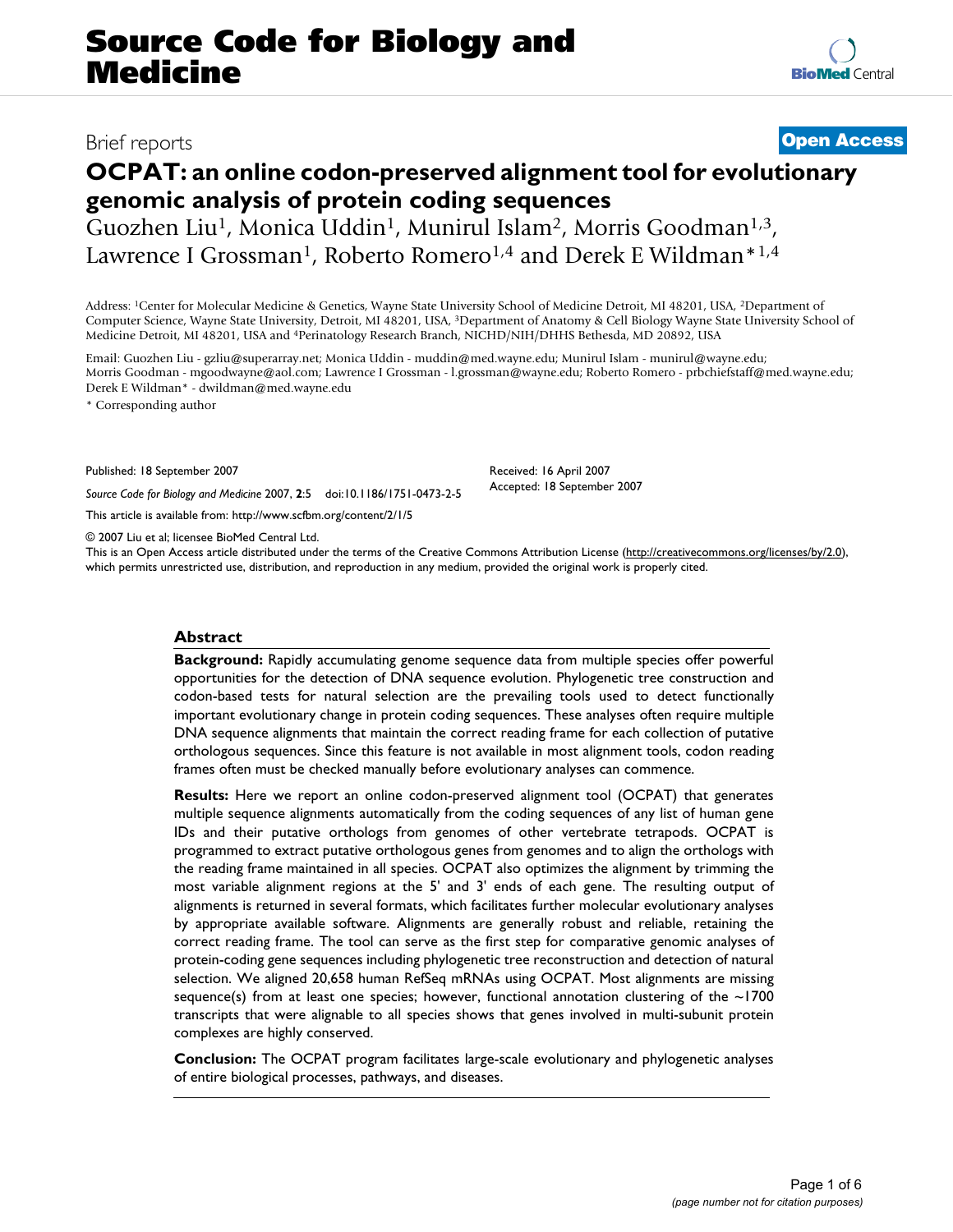### **Background**

Multi-species comparisons offer a powerful way to identify functionally important DNA elements that are associated with the evolution of human phenotypes (e.g., the expanded neocortex, language production, and bipedal gait) and diseases that occur mostly in humans (e.g., preeclampsia) [1]. Rapidly accumulating whole genome sequence data from vertebrate species provide unprecedented opportunities for evolutionary analyses of protein coding genes. A necessary step in such analyses is the construction of in-frame multiple sequence alignments. Commonly used alignment tools such as CLUSTAL and T-COFFEE [2,3] do not retain reading frame information, thus the achievement of in-frame alignments usually requires manual curation, which is impractical at a genome-wide scale. Moreover, genomic tools such as threaded blockset aligners [4] derive the reading frame from a single species and allow the others to have frameshifts, which can affect downstream calculations of DNA substitution rates that are based on codon models. Therefore, none of these tools is wholly appropriate for phylogenetic analyses based on protein-coding models of sequence evolution [5]. To infer non-synonymous and synonymous substitutions for a large gene set, tools that automate codon-preserved alignments are required.

To address these issues, we developed a tool to automate gene alignments on a genome-wide scale with the reading-frame preserved for each set of putatively orthologous coding sequences. The tool is called OCPAT (Online Codon-Preserved Alignment Tool).

#### **Implementation**

The OCPAT pipeline is composed of 1) a user interface [6], 2) a CGI program to handle queries, 3) a genomic database to store sequences, and 4) the main program to generate alignments. Output is stored on a server and users are notified through email of URLs containing their results.

The current version of OCPAT aligns genes from *Homo sapiens* (human) [7], *Pan troglodytes* (chimpanzee) [8], *Macaca mulatta* (Rhesus macaque) [9], *Mus musculus* (mouse) [10], *Rattus norvegicus* (rat) [11], *Oryctolagus cuniculus* (rabbit), *Canis familiaris* (dog) [12], *Bos taurus* (cow), *Dasypus novemcinctus* (armadillo), *Loxodonta africana* (elephant), *Echinops telfairi* (tenrec), *Monodelphis domestica* (opossum) [13], *Ornithorhynchus anatinus* (platypus), *Gallus gallus* (chicken) [14], and *Xenopus tropicalis* (frog). mRNA and/or cDNA files are downloaded from the RefSeq mRNA databases [15], the ENSEMBL cDNA databases [16], and the NR (Non-redundant) mRNAs [17]. mRNA/cDNA sequences are then sorted by species and formatted and indexed using the "formatdb" program [18]. The GenBank formatted human mRNA and protein

sequences are downloaded from RefSeq as well [19]. For the analysis described, data were updated on November 2, 2006.

The procedure for obtaining and aligning sequences is executed using multiple available tools linked to one another through perl modules and scripts [see additional file 1]. OCPAT implements the following steps (Fig. 1):

1. **Submission**: Submits a list of human RefSeq IDs (e.g., [NM\\_002425,](http://www.ncbi.nih.gov/entrez/query.fcgi?db=Nucleotide&cmd=search&term=NM_002425) [NM\\_181814\)](http://www.ncbi.nih.gov/entrez/query.fcgi?db=Nucleotide&cmd=search&term=NM_181814) in single-column format. Users can choose which (or all) of 14 additional taxa will be included in alignments.

2. **Ortholog extraction:** Retrieves mRNAs or CDs from the other species by BLAST [20] search of respective cDNA or mRNA databases using the human CDs as the query. In the case of multiple sequences from one organism showing high similarity to the human CDs (i.e. less than 5% difference between paralogs in the nonhuman organism), the annotations (e.g. gene symbol) of those genes are used to choose the putative ortholog. OCPAT defines putative orthologs solely by sequence similarity. OCPAT also measures sequence concordance, which is a measure of the relative proportions of subject to query alignment length. Sequence concordance is calculated where Concordance = 2 \* matched sequence length/(query sequence length + aligned subject sequence length). Aligned sequences shorter than half the length of the queried human sequence are eliminated from further consideration.

3. **Error correction:** Pre-aligns sequences using CLUS-TALW [3]. Searches these alignments for possible places where only one or two sequences has a frame shift introduced by nucleotide insertions or deletions while all the other sequences are perfectly aligned to each other. Indels causing gaps in these multiple sequence alignments are filled with "N"s so the subsequent translation does not cause frame shifting.

4. **Determination of reading frame**: Obtains a human peptide for the queried RefSeq directly from the human.rna.gbff file. Translates putative orthologous gene sequences into peptides and determines the reading frame of each gene by aligning the translated sequence to the human peptide using the bl2seq program [21]. An "X" is used for amino acids derived from codons containing ambiguous nucleotides. Each sequence is then trimmed so codons correctly begin with the first nucleotide position. Peptides for the orthologous gene sequences are aligned using the CLUSTALW program [3]. Aligned peptides are then "translated" back to their corresponding cDNA sequences by sequence mapping in which the "reverse translation" is directed by correlated CDS and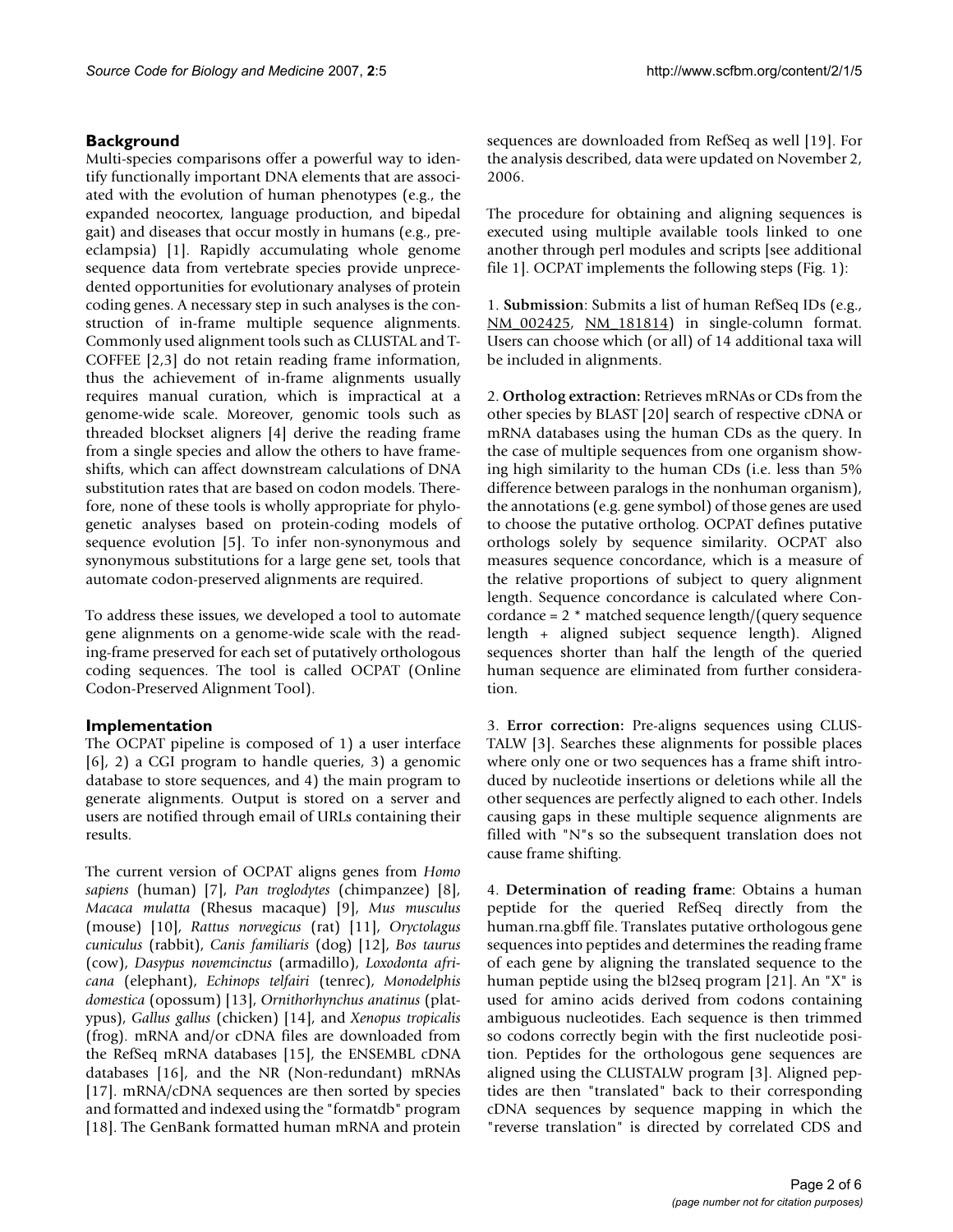

#### **Figure 1**

**Workflow of OCPAT**. The pipeline implements the steps as shown in the figure. The human RefSeq mRNA serves as the initial query by default. Putative orthologs are defined by sequence similarity and gene symbol. Frameshift causing substitutions are masked, and OCPAT does not distinguish true frameshifts from sequencing errors. Unlike other alignment tools, a RefSeq golden peptide sequence record guides OCPAT alignments rather than the predicted amino acid sequence derived from the mRNA record.

peptide positions (e.g., the Nth amino acid in the peptide maps back to the 3N-2, 3N-1, 3N nucleotides in the CDS), thus avoiding the problem of codon degeneracy. This translation, alignment and "reverse translation" procedure generates alignments that preserve the codon reading frames.

5. **Core alignment**: Evaluates the cDNA alignment for the core alignment region, in which the suboptimal alignments at the beginning and end of genes (often due to poor predictions or sequence errors) are removed. A sliding window of three consecutive amino acids, beginning from the 5' end, is moved across the multiple sequence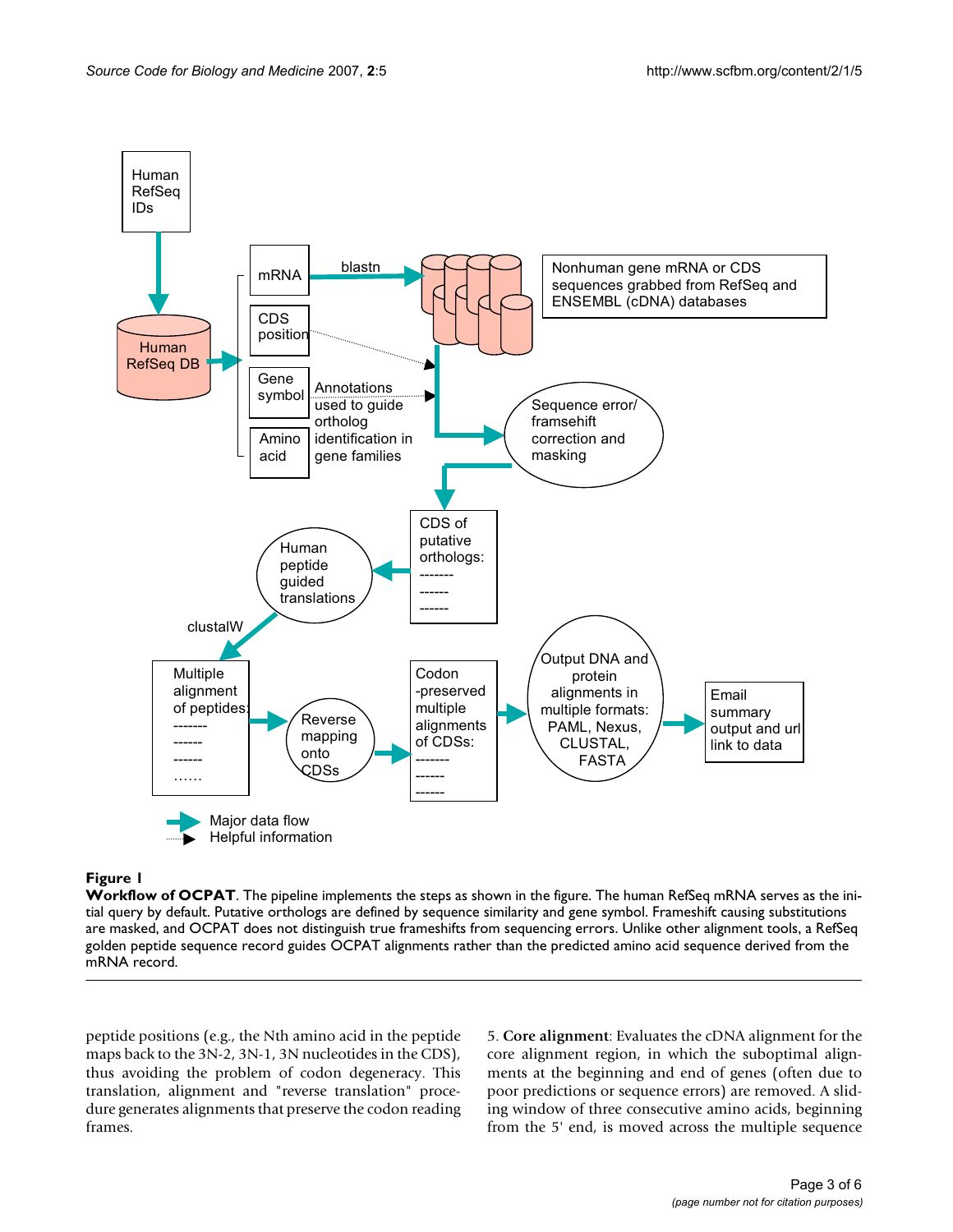alignment. The "identical count" is determined by calculating the number of identical amino acids at each position in a three-amino-acid window. For a multiple sequence alignment of N sequences, the maximum "identical count" per window is 3N. When the "identical count" reaches 2.2N, the first amino acid in the sliding window is marked as the start point of the core alignment. This represents slightly over 70% identity in the alignments. The same sliding window strategy trims the 3' end of the core alignment. Large, single species insertions are also removed from the core alignments. The remaining "core alignments" always begin with the first nucleotide within a codon and end at the third nucleotide within a codon

6. **Output:** Produces NEXUS-, PHYLIP-, and CLUSTALformatted files, which can be utilized by a variety of phylogenetic programs including PAUP\*, MacClade, PAML, and Mr.Bayes [5,22-24]. Additional output files include standard error files and a summary file (ocpat.align.sum).

#### **Results**

Using OCPAT we generated 20,658 multiple sequence alignments derived from human mRNA RefSeq IDs. Among these alignments 10,258 included 10 or more species. The pairwise numbers of alignable putative orthologous sequences is shown in Table 1, and a recent version of alignment files for putative orthologous sequences are available at [25]. All putative orthologs are considered provisional, and certainly there are some non-orthologous sequences included in individual gene alignments due to genome assembly errors, lineage specific gene duplications, and ascertainment errors. As expected, we obtained a greater number of putative human orthologs from species more closely related to human (e.g., chimpanzee, macaque) than from more distantly related species (e.g., chicken, frog). We also found that mammal species whose genomes were sequenced at 2-fold coverage had fewer recovered orthologs than did mammals with

higher quality sequences. Despite these limitations, there are 1,698 human RefSeqs for which we were able to obtain putative orthologs from all taxa queried  $(N = 13)$ ; the platypus Genebuild was not available as of Nov. 2, 2006). Phylogenetic analyses have been conducted on these genes using parsimony, distance, likelihood, and Bayesian methods [26].

To explore the biological significance of the genes found in all species we conducted a functional annotation clustering analysis using the default settings of the DAVID package [27]. The results of this analysis indicated a statistically significant over-representation of genes that encode proteins found in multi-subunit complexes (n = 263 Ref-Seqs; p = 5.0E-39). Other overrepresented annotations in functional clusters include one comprised of ribosomal proteins and one containing proteins in the histone core. We consider the genes with putative orthologs for all species to be a good indicator of conservation (i.e., more identifiable orthologs indicates more functional constraint on the protein). Taken together, these results suggest that protein-protein interactions in multi-subunit complexes are under considerable evolutionary constraint. Therefore, mutations in these proteins are possibly more likely to be harmful when they occur.

#### **Discussion**

In silico gene prediction algorithms often fail at the 5' and 3' ends of a gene. Consequently, the 5'end and the 3'end of the predicted ORFs are error prone. This can lead to low-quality alignments in the 5' ends and the 3' ends of a given gene. OCPAT trims the low-quality alignment regions at the ends. The remaining high-quality core alignments in the middle of the gene may be less "noisy" than whole alignments. We also found that many of the genes predicted for opossum, chicken, and frog have large insertions when compared to genes from placental mammals. Therefore, if only one species has a big insertion

**Table 1: Pairwise taxon by putative ortholog matrix among 14 species and 20658 RefSeq mRNA Gene IDs**

|               | Human | Chimp          | Macaque | Mouse                    | Rat    | Rabbit                   | Dog   | Cow   | Armadillo | Elephant | Tenrec | Opossum                  | Chicken        | Frog  |
|---------------|-------|----------------|---------|--------------------------|--------|--------------------------|-------|-------|-----------|----------|--------|--------------------------|----------------|-------|
| Human         | ٠     | 19798          | 20078   | 18009                    | 17732  | 10942                    | 18964 | 18437 | 8924      | 9987     | 10509  | 13250                    | 9126           | 4931  |
| Chimp         | 860   | $\overline{a}$ | 19574   | 17561                    | 17336  | 11390                    | 18550 | 18093 | 9536      | 10551    | 10999  | 13314                    | 9540           | 5617  |
| Macaque       | 580   | 1084           | ÷.      | 17825                    | 17588  | 11254                    | 18740 | 18299 | 9322      | 10323    | 10811  | 13396                    | 9444           | 5421  |
| Mouse         | 2649  | 3097           | 2833    | $\overline{\phantom{a}}$ | 19779  | 12243                    | 18385 | 18222 | 10429     | 11350    | 12464  | 15479                    | 11651          | 7552  |
| Rat           | 2926  | 3322           | 3070    | 879                      | $\sim$ | 12294                    | 18226 | 18093 | 10540     | 11481    | 12579  | 15554                    | 11812          | 7811  |
| <b>Rabbit</b> | 9716  | 9268           | 9404    | 8415                     | 8364   | $\overline{\phantom{a}}$ | 1844  | 12159 | 13196     | 13153    | 13417  | 12582                    | 11936          | 11405 |
| Dog           | 1694  | 2108           | 1918    | 2273                     | 2432   | 8814                     |       | 18703 | 10030     | 11047    | 11729  | 14430                    | 10564          | 6549  |
| Cow           | 2221  | 2565           | 2359    | 2436                     | 2565   | 8499                     | 1955  | ٠     | 10411     | 11380    | 12022  | 14353                    | 10639          | 6906  |
| Armadillo     | 11734 | 11122          | 11336   | 10229                    | 10118  | 7462                     | 10628 | 10247 | ٠         | 7329     | 13281  | 11718                    | 12034          | 12437 |
| Elephant      | 10671 | 10107          | 10335   | 9308                     | 9177   | 7505                     | 9611  | 9278  | 7329      | ٠        | 13334  | 11965                    | 11811          | 11838 |
| Tenrec        | 10149 | 9659           | 9847    | 8194                     | 8079   | 7241                     | 8929  | 8636  | 7377      | 7324     |        | 13265                    | 12741          | 12022 |
| Opossum       | 7408  | 7344           | 7262    | 5179                     | 5104   | 8076                     | 6228  | 6305  | 8940      | 8693     | 7393   | $\overline{\phantom{0}}$ | 15290          | 11921 |
| Chicken       | 11532 | 11118          | 11214   | 9007                     | 8846   | 8722                     | 10094 | 10019 | 8624      | 8847     | 7917   | 5368                     | $\blacksquare$ | 15769 |
| Frog          | 15727 | 15041          | 15237   | 13106                    | 12847  | 9253                     | 14109 | 13752 | 8221      | 8820     | 8636   | 8737                     | 4889           | ٠     |

above diagonal = shared RefSeqs

below diagonal = not shared RefSeqs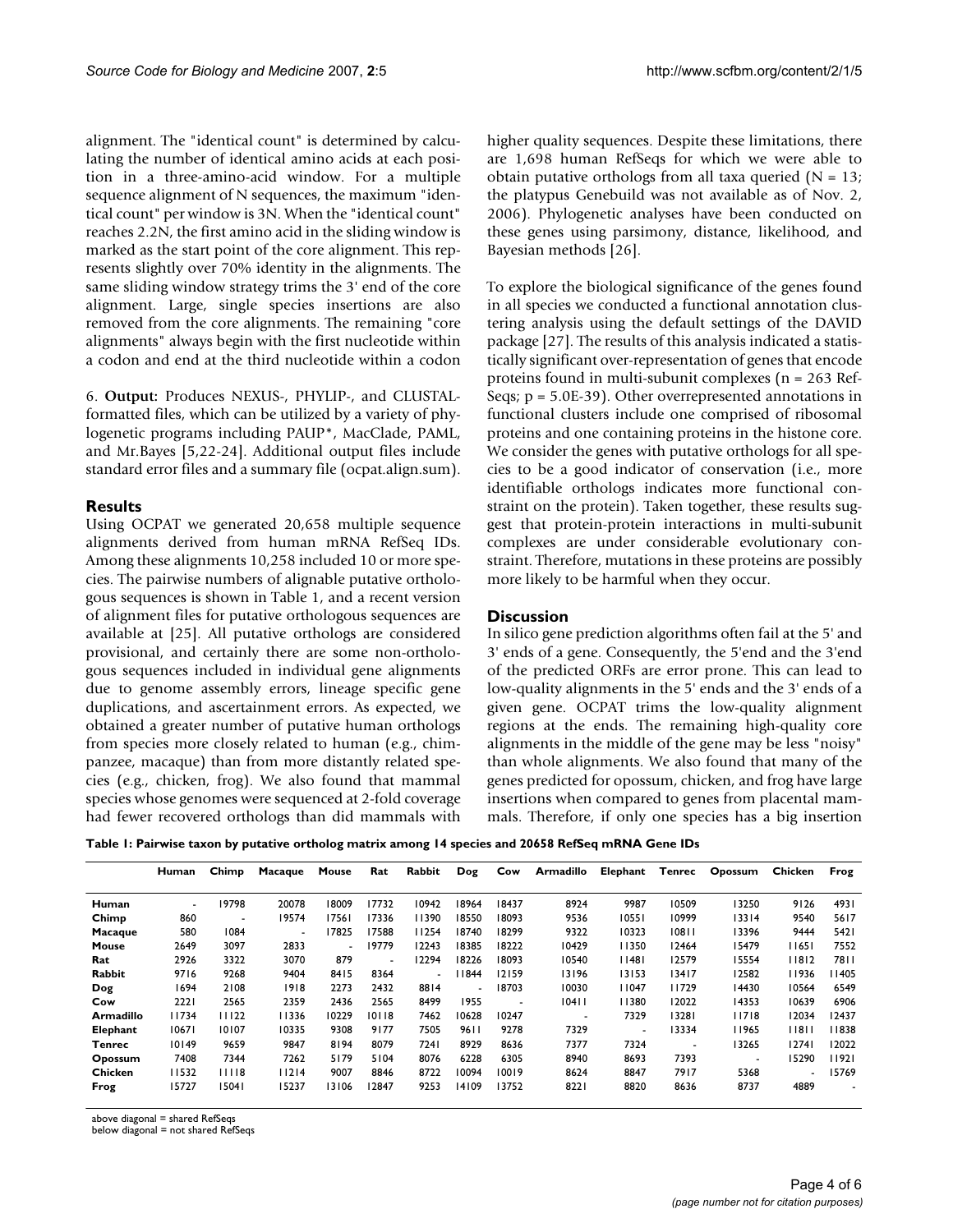while all the others do not, OCPAT removes the insertion. This treatment is most effective when there are other sequences that partially overlap the insertion. By removing these large insertions, the smaller overlapping regions are not "lost" as alignment gaps in subsequent phylogenetic analyses. If, after the initial run, the user finds the inclusion of one species disrupts the alignment due to factors such as poor gene prediction and short length, the user can re-run OCPAT for that gene and eliminate any disrupting sequences.

#### **Conclusion**

In summary, we provide a simple tool for aligning genes with the protein coding frames preserved. Alignments are formatted so they can be applied to evolutionary analyses using appropriate software. The tool is effective for creating alignments on a genome-wide scale. Future versions of OCPAT will use the genome sequences of additional species.

#### **Availability and requirements**

Project name: OCPAT

Project home page: [http://homopan.med.wayne.edu/](http://homopan.med.wayne.edu/pise/ocpat.html) [pise/ocpat.html](http://homopan.med.wayne.edu/pise/ocpat.html).

Operating system(s): Mac OS X or Solaris 9/10; web server version is platform independent

Programming language: Perl

Other requirements: for the command line; NCBI BLAST utility, CLUSTAL; genome data

License: GNU General Public License

Any restrictions to use by non-academics: None

#### **Abbreviations**

OCPAT - Online Codon Preserved Alignment Tool.

#### **Competing interests**

The author(s) declare that they have no competing interests.

#### **Authors' contributions**

All authors have read and approved the final manuscript. DEW defined the problem and designed the project. GL and MI wrote the code and implemented OCPAT. MU, GL, MI, and DEW tested and debugged the programs. All authors participated in the manuscript preparation.

#### **Additional material**

#### **Additional file 1**

*Ocpat.pl. OCPAT Source Code (perl script)* Click here for file [\[http://www.biomedcentral.com/content/supplementary/1751-](http://www.biomedcentral.com/content/supplementary/1751-0473-2-5-S1.pl) 0473-2-5-S1.pl]

#### **Acknowledgements**

We thank Dr. Juan C. Opazo (University of Nebraska) for his helpful discussions and suggestions. This work was supported in part by the Intramural Research Division of the National Institute of Child Health and Human Development National Institutes of Health, Department of Health and Human Services. The authors would like to acknowledge the sources of unpublished genome sequence data including: Baylor College of Medicine Human Genome Sequencing Center (cow) [http://www.hgsc.bcm.tmc.edu/](http://www.hgsc.bcm.tmc.edu/projects/) [projects/;](http://www.hgsc.bcm.tmc.edu/projects/) the Broad Institute (rabbit, elephant, tenrec, armadillo); and the U.S. DOE Joint Genome Institute (JGI) (frog).

#### **References**

- Goodman M, Grossman LI, Wildman DE: **Moving primate genomics beyond the chimpanzee genome.** Trends Genet 2005, [ics beyond the chimpanzee genome.](http://www.ncbi.nlm.nih.gov/entrez/query.fcgi?cmd=Retrieve&db=PubMed&dopt=Abstract&list_uids=16009448) **21(9):**511-517.
- 2. Notredame C, Higgins DG, Heringa J: **[T-Coffee: A novel method](http://www.ncbi.nlm.nih.gov/entrez/query.fcgi?cmd=Retrieve&db=PubMed&dopt=Abstract&list_uids=10964570) [for fast and accurate multiple sequence alignment.](http://www.ncbi.nlm.nih.gov/entrez/query.fcgi?cmd=Retrieve&db=PubMed&dopt=Abstract&list_uids=10964570)** *Journal of molecular biology* 2000, **302(1):**205-217.
- 3. Thompson JD, Higgins DG, Gibson TJ: **[CLUSTAL W: improving](http://www.ncbi.nlm.nih.gov/entrez/query.fcgi?cmd=Retrieve&db=PubMed&dopt=Abstract&list_uids=7984417) [the sensitivity of progressive multiple sequence alignment](http://www.ncbi.nlm.nih.gov/entrez/query.fcgi?cmd=Retrieve&db=PubMed&dopt=Abstract&list_uids=7984417) through sequence weighting, position-specific gap penalties** [and weight matrix choice.](http://www.ncbi.nlm.nih.gov/entrez/query.fcgi?cmd=Retrieve&db=PubMed&dopt=Abstract&list_uids=7984417) **22(22):**4673-4680.
- 4. Blanchette M, Kent WJ, Riemer C, Elnitski L, Smit AF, Roskin KM, Baertsch R, Rosenbloom K, Clawson H, Green ED, *et al.*: **[Aligning](http://www.ncbi.nlm.nih.gov/entrez/query.fcgi?cmd=Retrieve&db=PubMed&dopt=Abstract&list_uids=15060014) [multiple genomic sequences with the threaded blockset](http://www.ncbi.nlm.nih.gov/entrez/query.fcgi?cmd=Retrieve&db=PubMed&dopt=Abstract&list_uids=15060014) [aligner.](http://www.ncbi.nlm.nih.gov/entrez/query.fcgi?cmd=Retrieve&db=PubMed&dopt=Abstract&list_uids=15060014)** *Genome research* 2004, **14(4):**708-715.
- 5. Yang Z: **[PAML: a program package for phylogenetic analysis](http://www.ncbi.nlm.nih.gov/entrez/query.fcgi?cmd=Retrieve&db=PubMed&dopt=Abstract&list_uids=9367129) [by maximum likelihood.](http://www.ncbi.nlm.nih.gov/entrez/query.fcgi?cmd=Retrieve&db=PubMed&dopt=Abstract&list_uids=9367129)** *Comput Appl Biosci* 1997, **13(5):**555-556.
- 6. Letondal C: **[A Web interface generator for molecular biology](http://www.ncbi.nlm.nih.gov/entrez/query.fcgi?cmd=Retrieve&db=PubMed&dopt=Abstract&list_uids=11222264) [programs in Unix.](http://www.ncbi.nlm.nih.gov/entrez/query.fcgi?cmd=Retrieve&db=PubMed&dopt=Abstract&list_uids=11222264)** *Bioinformatics* 2001, **17(1):**73-82.
- 7. Lander ES, Linton LM, Birren B, Nusbaum C, Zody MC, Baldwin J, Devon K, Dewar K, Doyle M, FitzHugh W, *et al.*: **[Initial sequencing](http://www.ncbi.nlm.nih.gov/entrez/query.fcgi?cmd=Retrieve&db=PubMed&dopt=Abstract&list_uids=11237011)** [and analysis of the human genome.](http://www.ncbi.nlm.nih.gov/entrez/query.fcgi?cmd=Retrieve&db=PubMed&dopt=Abstract&list_uids=11237011) **409(6822):**860-921.
- 8. The Chimpanzee Sequencing and Analysis Consortium: **[Initial](http://www.ncbi.nlm.nih.gov/entrez/query.fcgi?cmd=Retrieve&db=PubMed&dopt=Abstract&list_uids=16136131) [sequence of the chimpanzee genome and comparison with](http://www.ncbi.nlm.nih.gov/entrez/query.fcgi?cmd=Retrieve&db=PubMed&dopt=Abstract&list_uids=16136131) [the human genome.](http://www.ncbi.nlm.nih.gov/entrez/query.fcgi?cmd=Retrieve&db=PubMed&dopt=Abstract&list_uids=16136131)** *Nature* 2005, **437(7055):**69-87.
- 9. Gibbs RA, Rogers J, Katze MG, Bumgarner R, Weinstock GM, Mardis ER, Remington KA, Strausberg RL, Venter JC, Wilson RK, *et al.*: **[Evo](http://www.ncbi.nlm.nih.gov/entrez/query.fcgi?cmd=Retrieve&db=PubMed&dopt=Abstract&list_uids=17431167)[lutionary and biomedical insights from the rhesus macaque](http://www.ncbi.nlm.nih.gov/entrez/query.fcgi?cmd=Retrieve&db=PubMed&dopt=Abstract&list_uids=17431167) [genome.](http://www.ncbi.nlm.nih.gov/entrez/query.fcgi?cmd=Retrieve&db=PubMed&dopt=Abstract&list_uids=17431167)** *Science* 2007, **316(5822):**222-234.
- 10. Waterston RH, Lindblad-Toh K, Birney E, Rogers J, Abril JF, Agarwal P, Agarwala R, Ainscough R, Alexandersson M, An P, *et al.*: **[Initial](http://www.ncbi.nlm.nih.gov/entrez/query.fcgi?cmd=Retrieve&db=PubMed&dopt=Abstract&list_uids=12466850) [sequencing and comparative analysis of the mouse genome.](http://www.ncbi.nlm.nih.gov/entrez/query.fcgi?cmd=Retrieve&db=PubMed&dopt=Abstract&list_uids=12466850)** *Nature* 2002, **420(6915):**520-562.
- 11. Gibbs RA, Weinstock GM, Metzker ML, Muzny DM, Sodergren EJ, Scherer S, Scott G, Steffen D, Worley KC, Burch PE, *et al.*: **[Genome](http://www.ncbi.nlm.nih.gov/entrez/query.fcgi?cmd=Retrieve&db=PubMed&dopt=Abstract&list_uids=15057822) [sequence of the Brown Norway rat yields insights into mam](http://www.ncbi.nlm.nih.gov/entrez/query.fcgi?cmd=Retrieve&db=PubMed&dopt=Abstract&list_uids=15057822)[malian evolution.](http://www.ncbi.nlm.nih.gov/entrez/query.fcgi?cmd=Retrieve&db=PubMed&dopt=Abstract&list_uids=15057822)** *Nature* 2004, **428(6982):**493-521.
- 12. Lindblad-Toh K, Wade CM, Mikkelsen TS, Karlsson EK, Jaffe DB, Kamal M, Clamp M, Chang JL, Kulbokas EJ 3rd, Zody MC, *et al.*: **[Genome sequence, comparative analysis and haplotype](http://www.ncbi.nlm.nih.gov/entrez/query.fcgi?cmd=Retrieve&db=PubMed&dopt=Abstract&list_uids=16341006) structure of the domestic dog.** Nature 2005, domestic dog. **438(7069):**803-819.
- 13. Mikkelsen TS, Wakefield MJ, Aken B, Amemiya CT, Chang JL, Duke S, Garber M, Gentles AJ, Goodstadt L, Heger A, *et al.*: **[Genome of the](http://www.ncbi.nlm.nih.gov/entrez/query.fcgi?cmd=Retrieve&db=PubMed&dopt=Abstract&list_uids=17495919) [marsupial Monodelphis domestica reveals innovation in non](http://www.ncbi.nlm.nih.gov/entrez/query.fcgi?cmd=Retrieve&db=PubMed&dopt=Abstract&list_uids=17495919)[coding sequences.](http://www.ncbi.nlm.nih.gov/entrez/query.fcgi?cmd=Retrieve&db=PubMed&dopt=Abstract&list_uids=17495919)** *Nature* 2007, **447(7141):**167-177.